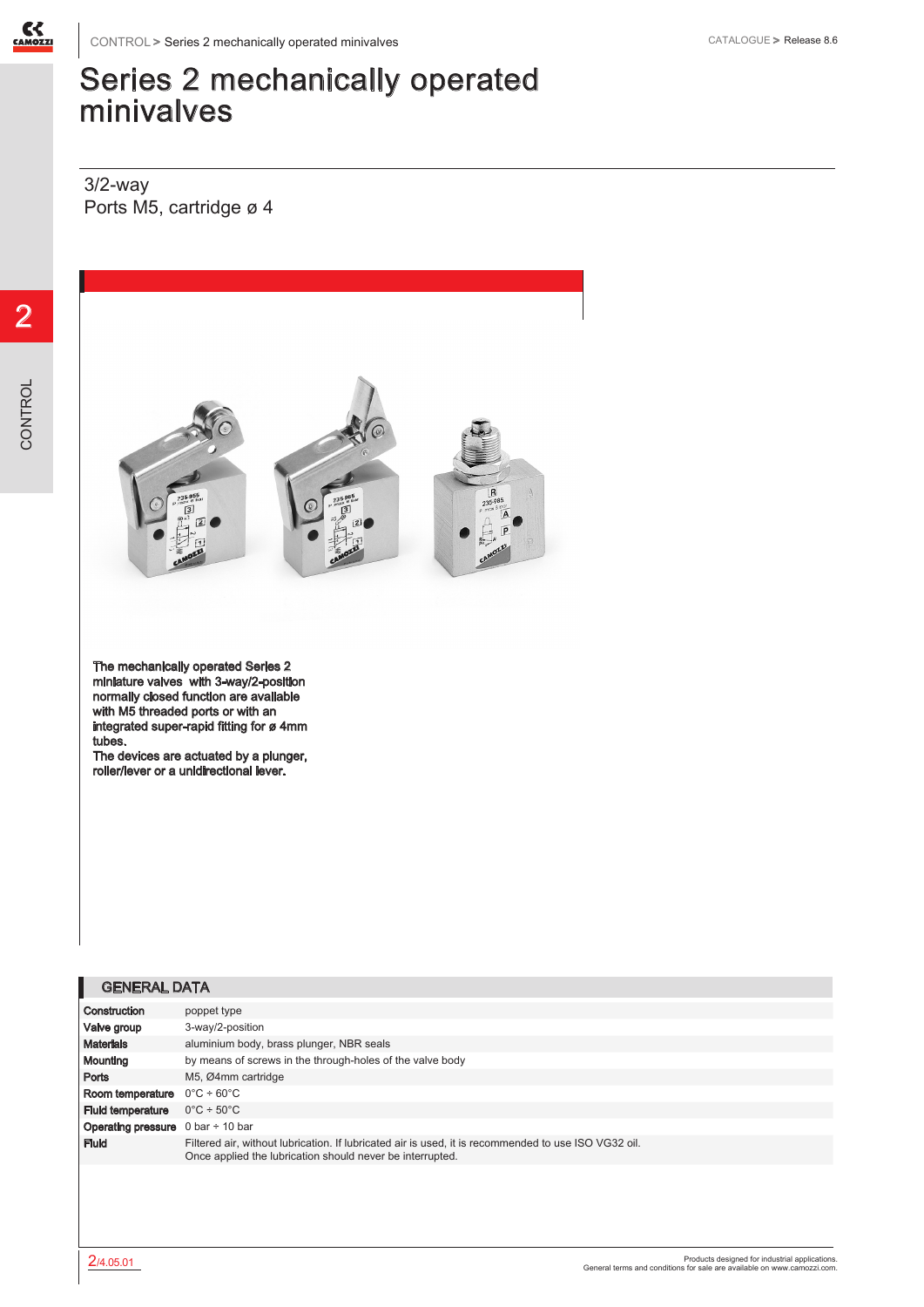CODING EXAMPLE

2 SERIES

**3** FUNCTION<br> $3 = 3/2$ -way NC<br> $4 = 3/2$ -way NO

**94** ACTUATION<br>  $94 = \text{plunger}$ <br>  $95 = \text{lever/roller}$ 

 $5$  RESETTING<br>5= spring return

 $4 = \text{cartidge } \varnothing 4 \text{mm}$ <br>  $5 = \text{M5}$ 

96 = unidirectional lever 98 = plunger, panel mounting



2



Ć

(C

15

 $6.6$ 

 $10.6$ 25

 $6.8.$ 

 $M5$  4/2

DRAWING LEGEND A = total stroke B = pre-stroke C = effective stroke



2 3 4 - 94 5

VM01

244/245



VMO3  $\frac{10}{5}$ -lw

| Mod.<br>234-945<br>235-945<br>244-945<br>245-945 | <b>SYMBOL</b> |  |
|--------------------------------------------------|---------------|--|
|                                                  | <b>VM01</b>   |  |
|                                                  | <b>VM01</b>   |  |
|                                                  | <b>VM03</b>   |  |
|                                                  | <b>VM03</b>   |  |

Products designed for industrial applications. General terms and conditions for sale are available on www.camozzi.com.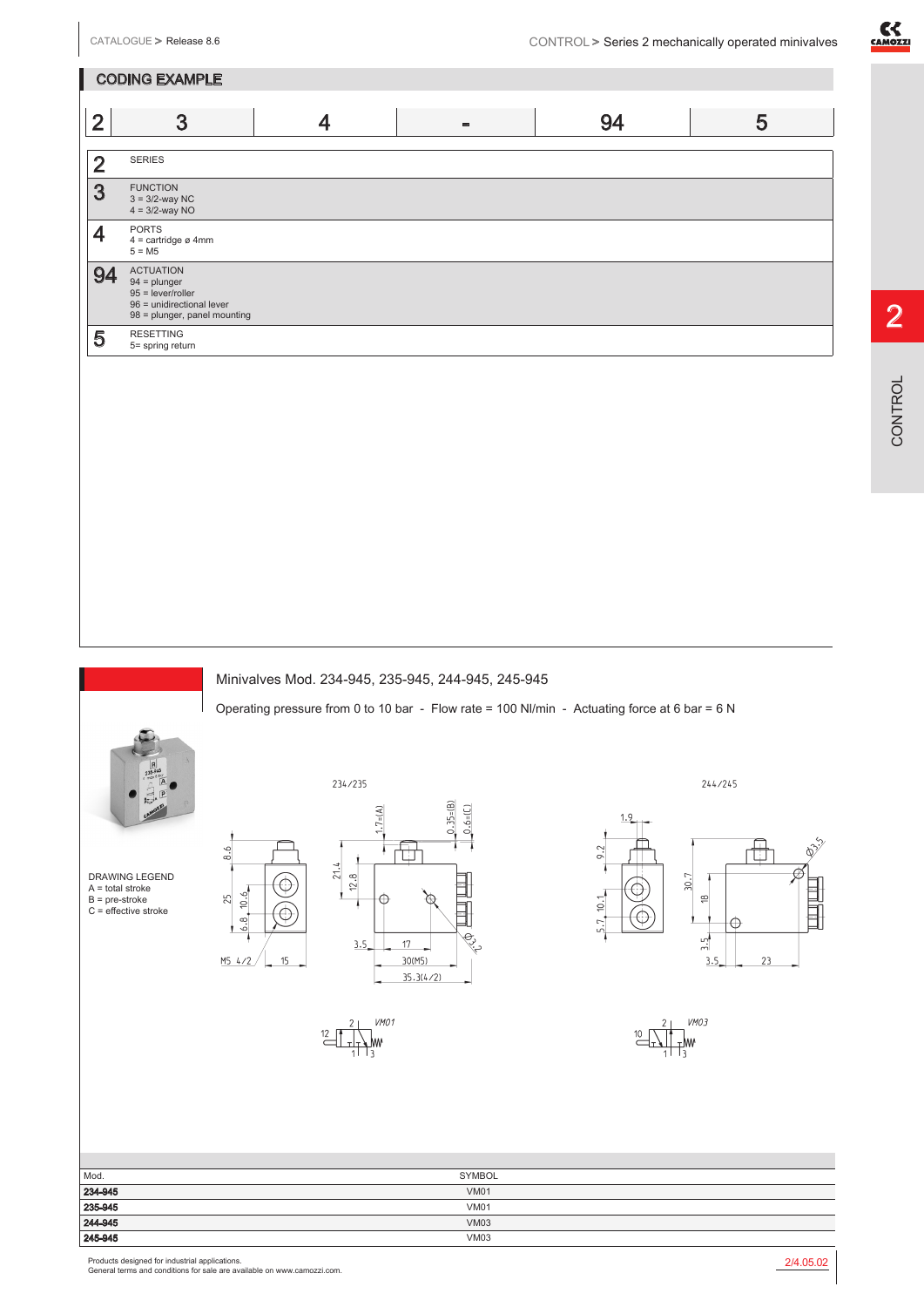2

CONTROL

CONTROL

 $17.2$ 

25

## Minivalves Mod. 234-985, 235-985, 244-985, 245-985

Operating pressure from 0 to 10 bar - Flow rate = 100 Nl/min - Actuating force at 6 bar = 6 N



DRAWING LEGEND A = total stroke B = pre-stroke C = effective stroke









| Mod.               | SYMBOL      |
|--------------------|-------------|
| 234-985            | <b>VM01</b> |
| 235-985            | <b>VM01</b> |
| 244-985<br>245-985 | <b>VM03</b> |
|                    | <b>VM03</b> |

Operating pressure from 0 to 10 bar - Flow rate = 100 Nl/min - Actuating force at 6 bar = 6 N

## Minivalves Mod. 234-955, 235-955, 244-955, 245-955



 $9.5$ 

25

 $10.5$ 

 $6.9.$ 

DRAWING LEGEND A = total stroke B = pre-stroke C = effective stroke



244/245



**VMO6** 

| Mod.                          | SYMBOL      |  |
|-------------------------------|-------------|--|
|                               | <b>VM04</b> |  |
|                               | <b>VM04</b> |  |
| 234-955<br>235-955<br>244-955 | <b>VM06</b> |  |
| 245-955                       | <b>VM06</b> |  |